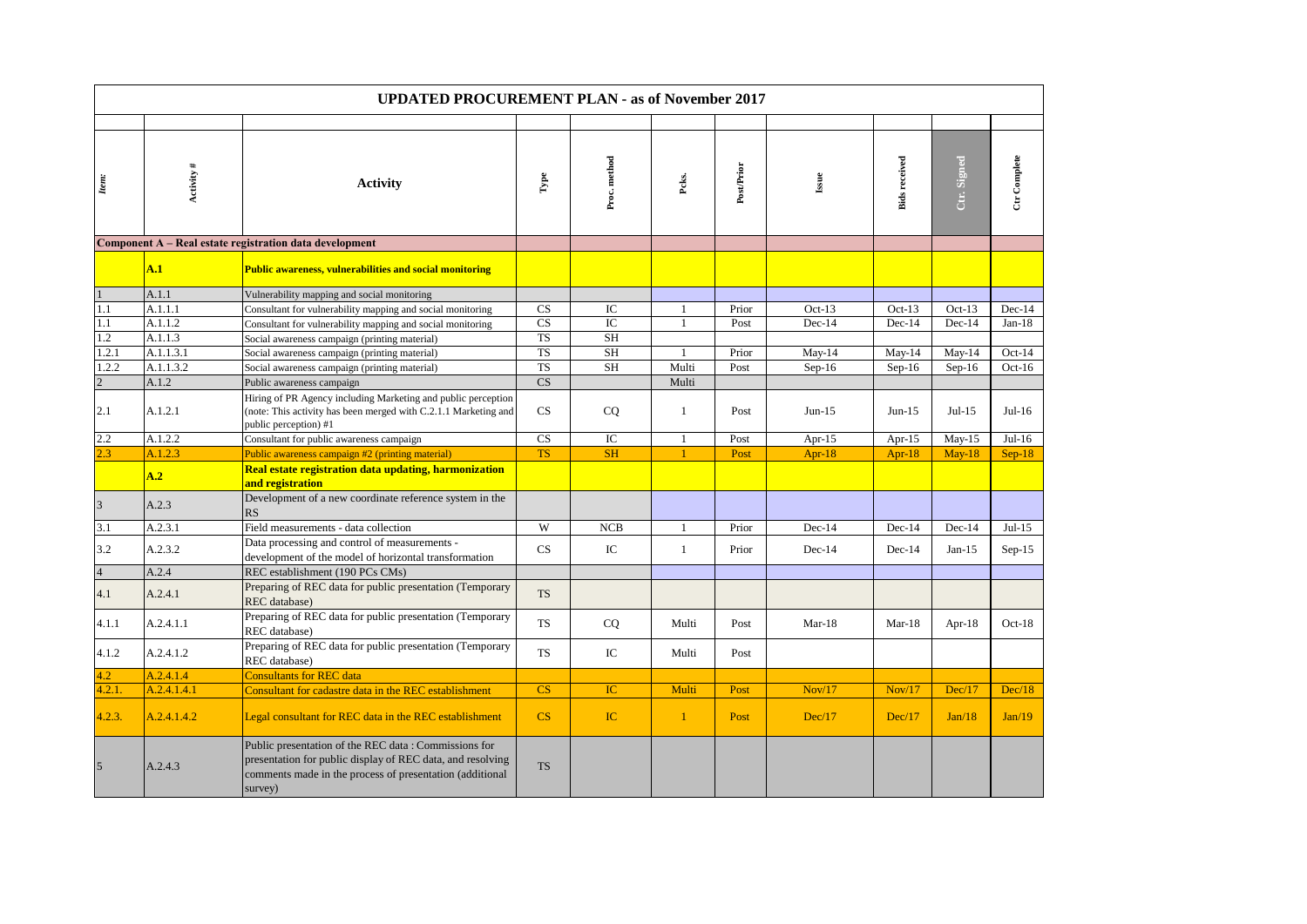| 5.1            | A.2.4.3.1       | Public presentation of the REC data and renting premises                                                               |             |            |              |       |          |           |          |           |
|----------------|-----------------|------------------------------------------------------------------------------------------------------------------------|-------------|------------|--------------|-------|----------|-----------|----------|-----------|
| 5.1.1          | A.2.4.3.1.1.1   | Public presentation of the REC data                                                                                    | <b>TS</b>   | IC         | 282          | Post  |          |           |          |           |
| 5.1.2          | A.2.4.3.1.2.    | Renting premises for work of the Commissions and<br>belonging costs                                                    |             |            |              |       |          |           |          |           |
| 5.1.2.1        | A.2.4.3.1.2.1.  | Renting premises for work of the Commissions                                                                           | <b>OC</b>   | <b>SOE</b> | Multi        |       |          |           |          |           |
| 5.1.2.2        | A.2.4.3.1.2.2.  | Utility costs for rented premises of the Commissions in<br>different municipalities                                    | <b>OC</b>   | <b>SOE</b> |              |       |          |           |          |           |
| 5.1.2.3        | A.2.4.3.1.2.3.  | Lease of the telecommunication lines in Bijeljina for the<br>Commissions                                               | G           | <b>SH</b>  | $\mathbf{1}$ | Post  | $Mar-15$ | $Mar-15$  | $Mar-15$ | Apr- $17$ |
| 5.1.3          | A.2.4.3.1.3.    | Adaptation of premises for work of the Commissions                                                                     | W           | <b>SH</b>  | Multi        | Post  |          |           |          |           |
| 5.1.4          | A.2.4.3.1.4.    | Furnishing of premises for work of the Commissions                                                                     | G           | <b>SH</b>  | Multi        | Post  |          |           |          |           |
| 5.1.4.1        | A.2.4.3.1.4.1   | Furnishing of premises for work of the Commissions                                                                     | G           | <b>SH</b>  | Multi        | Post  | $Dec-15$ | Jan-16    | $Jan-16$ | $Dec-16$  |
| 5.1.4.1.1      | A.2.4.3.1.4.1.1 | Furnishing of premises for work of the Commissions                                                                     | G           | <b>SH</b>  | Multi        | Post  | $Sep-16$ | Sep-16    | $Nov-16$ | $Nov-16$  |
| 5.1.4.1.2      | A.2.4.3.1.4.1.2 | Procurement of filing cabinets for the Commissions for<br>public display and branch units                              |             | <b>SH</b>  | $\mathbf{1}$ | Post  | $Dec-17$ | $Dec-17$  | $Dec-17$ | $Jan-18$  |
| 5.1.4.2        | A.2.4.3.1.4.12  | Furnishing of premises for work of the Commissions                                                                     |             | <b>SH</b>  | $\mathbf{1}$ | Post  | $Jan-18$ | $Jan-18$  | $Jan-18$ | $Feb-18$  |
| 5.1.4.3        | A.2.4.3.1.4.2   | Procurement of air-conditioners and heaters                                                                            | G           | SH         | Multi        | Post  |          |           |          |           |
| 5.1.4.3.1      | A.2.4.3.1.4.2.1 | Procurement of heaters                                                                                                 | G           | <b>SH</b>  | 1            | Post  | $Nov-15$ | $Nov-15$  | $Nov-15$ | $Dec-15$  |
| 5.1.4.3.2      | A.2.4.3.1.4.2.2 | Procurement of air-conditioners                                                                                        | G           | <b>SH</b>  | $\mathbf{1}$ | Post  | Mar-18   | $Mar-18$  | Mar-18   | $Mar-18$  |
| 5.1.4.4        | A.2.4.3.1.4.3   | Procurement of video surveillance                                                                                      | G           | <b>SH</b>  | $\mathbf{1}$ | Post  | $Jan-18$ | $Jan-18$  | $Jan-18$ | $Feb-18$  |
| 5.1.4.5        | A.2.4.3.1.4.4   | Procurement of furniture for rented offices for the<br><b>Commissions and branch units</b>                             | G           | <b>SH</b>  | Multi        | Post  | $Dec-17$ | $Dec-17$  | $Dec-17$ | $Jan-18$  |
| 5.1.4.6        | A.2.4.3.1.4.5   | <b>Presentation costs (office material)</b>                                                                            | G           | <b>SH</b>  | $\mathbf{1}$ | Post  | $Nov-17$ | $Dec-17$  | $Dec-17$ | $Dec-17$  |
| 5.1.4.7        | A.2.4.3.1.4.6   | Communication equipment (LAN/MAN/WAN)-Phase 1                                                                          | $\mathbf G$ | <b>SH</b>  | -1           | Post  | $Dec-17$ | $Dec-17$  | $Dec-17$ | $Jan-18$  |
| 5.1.4.8        | A.2.4.3.1.4.7   | Communication equipment (LAN/MAN/WAN)-Phase 2                                                                          | G           | <b>SH</b>  | $\mathbf{1}$ | Post  | $Sep-18$ | $Sep-18$  | $Oct-18$ | $Nov-18$  |
| 6              | A.2.4.3.2       | Resolving comments made in the process of presentation<br>(additional survey)                                          |             |            |              |       |          |           |          |           |
| 6.1            | A.2.4.3.2.1     | Resolving comments made in the process of presentation<br>(additional survey)                                          | <b>TS</b>   | CQ         | Multi        | Post  | 2018     | 2018      | 2018     | 2018      |
| 6.2            | A.2.4.3.2.2     | Resolving comments made in the process of presentation<br>(additional survey)                                          | <b>TS</b>   |            | Multi        | Post  | 2019     | 2019      | 2019     | 2019      |
| $\overline{7}$ | A.3             | Vectorization and cadastral database creation (The budget<br>for this activity has been merged with A.2.4)             | <b>TS</b>   |            |              |       |          |           |          |           |
| 8              | A.4             | Study - definition of optimal model for REC establishment<br>(The budget for this activity has been merged with A.2.4) | CS          |            |              |       |          |           |          |           |
|                |                 | Component B - Real estate registration infrastructure development                                                      |             |            |              |       |          |           |          |           |
|                | B.1             | <b>Working conditions improvement</b>                                                                                  |             |            |              |       |          |           |          |           |
| 9              | B.1.1           | Office purchase and modernization                                                                                      |             |            |              |       |          |           |          |           |
| 9.1            | B.1.1.1         | Architect required for civil works                                                                                     |             |            |              |       |          |           |          |           |
| 9.2            | <b>B.1.1.2</b>  | Design & Supervision of Office Reconstruction / Rehabilitation<br>work                                                 | CS          | <b>CQ</b>  | 1            | Prior | $Sep-13$ | $Oct-13$  | $Dec-13$ | $Dec-18$  |
| 10             | <b>B.1.1.4</b>  | Purchase of new premises / Branch offices in:<br>I.N. Sarajevo, Srebrenica, Sokolac, Kneževo, Trebinje, Šipovo         | G           | N/A        |              |       |          | 2015-2017 |          |           |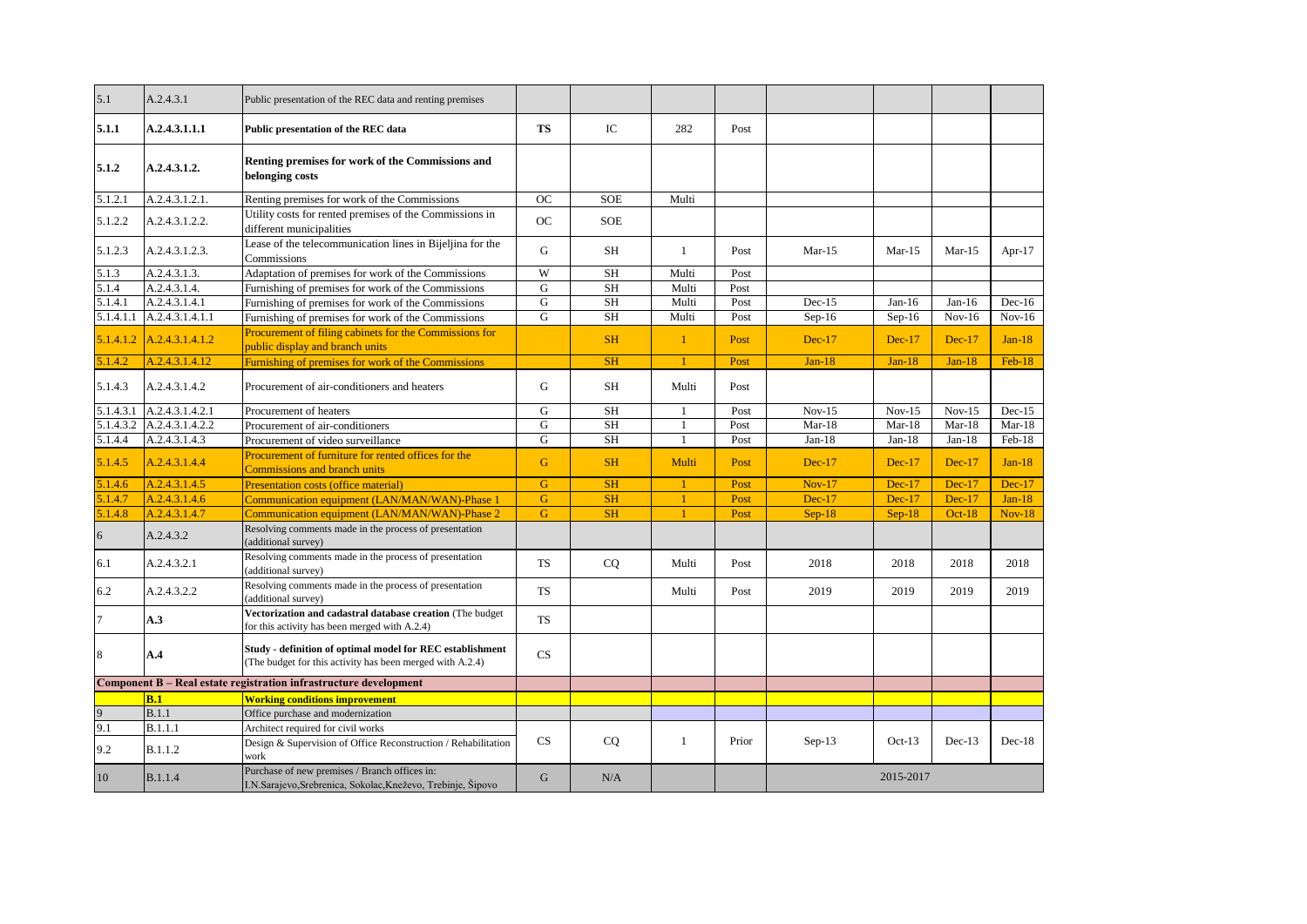| 10.1    | B.1.1.4.1        | Real Estate Purchase of new premises in 2014 / Branch offices<br>in: I.N.Sarajevo and Srebrenica |                        | N/A        | N/A          | N/A   | $Jul-13$  | Aug- $13$ | $Jan-14$ | $Jan-14$  |
|---------|------------------|--------------------------------------------------------------------------------------------------|------------------------|------------|--------------|-------|-----------|-----------|----------|-----------|
| 10.2    | B.1.1.4.2        | Rehabilitation work of new premises / Branch offices & in:<br>I.N.Sarajevo and Srebrenica.       | W                      | <b>NCB</b> | $\mathbf{1}$ | Prior | Dec-14    | $Jan-15$  | Feb-15   | $May-15$  |
| 10.3    | <b>B.1.1.4.3</b> | Furnishing of new premises / Branch offices & in: I.N.Sarajevo<br>and Srebrenica.                | G                      | <b>SH</b>  | $\mathbf{1}$ | Post  | Feb-15    | Feb-15    | $Mar-15$ | $Mar-15$  |
| 10.4    | B.1.1.4.4        | Purchase of office space in 2015/Branch office in Sokolac                                        | G                      | N/A        |              |       | $Oct-14$  | $Nov-14$  | Feb-15   | Aug- $15$ |
| 10.5    | B.1.1.4.5        | Rehabilitation work of purchased office space in Sokolac                                         | W                      | NCB        |              | Post  | $Mar-15$  | Apr- $15$ | $May-15$ | Aug- $15$ |
| 10.6    | B.1.1.4.6        | Purchase of office space in 2016/Branch office in Trebinje                                       | ${\bf G}$              | N/A        |              |       |           |           |          | $Mar-16$  |
| 10.7    | B.1.1.4.7        | Purchase of office space in 2017/Branch office in Knezevo                                        | G                      | N/A        |              |       |           |           |          | $Jan-17$  |
| 10.8    | B.1.1.4.8        | Purchase of office space in 2017/Branch office in Sipovo                                         | ${\bf G}$              | N/A        |              |       |           |           |          | $May-17$  |
| 11      | <b>B.1.2</b>     | Vehicles                                                                                         | $\mathbf G$            |            |              |       |           |           |          |           |
| 11.1    | <b>B.1.2.1</b>   | Vehicles 4WDs                                                                                    | G                      | <b>ICB</b> | 1            | Prior | $Jul-13$  | Aug- $13$ | $Sep-13$ | $Jan-14$  |
| 11.2    | <b>B.1.2.2</b>   | Vehicles, passenger car                                                                          | G                      | <b>SH</b>  | $\mathbf{1}$ | Prior | $Jun-14$  | $Jun-14$  | $Jul-14$ | $Oct-14$  |
| 11.3    | <b>B.1.2.3</b>   | Vehicles 4WDs, and passenger car in 2015                                                         | G                      | <b>SH</b>  | $\mathbf{1}$ | Post  | $May-15$  | $May-15$  | $Jun-15$ | $Jul-15$  |
| 12      | <b>B.1.3</b>     | Surveying technology improvement<br>Surveying technology improvement (Or S and total             | G                      |            |              |       |           |           |          |           |
| 12.1    | B.1.3.1          |                                                                                                  | ${\bf G}$              | <b>ICB</b> | -1           | Prior | $Oct-13$  | $Nov-13$  | $Dec-13$ | Feb-14    |
| 12.2    | B.1.3.2          | Licenses for SRPOS                                                                               | G                      | DC         | $\mathbf{1}$ | Prior | Aug- $13$ | $May-13$  | $Jun-13$ | $Oct-13$  |
|         | B.2              | <b>IT-strategy implementation</b>                                                                |                        |            |              |       |           |           |          |           |
| 13      | B.2.1            | ICT technical sustainability                                                                     |                        |            |              |       |           |           |          |           |
| 13.1    | B.2.1.1          | Technical Assistance for QA/QC, ICT Strategy update,<br>others                                   | $\overline{\text{CS}}$ | IC         | Multi        | Post  |           |           |          |           |
| 13.1.1  | B.2.1.1.1        | <b>Consultant for SDI</b>                                                                        | CS                     | IC         | Multi        | Post  | Sep/17    | Sep/17    | Oct/17   | Oct/18    |
| 13.1.2  | <b>B.2.1.1.2</b> | <u>tonsunant for quanty control auun for e reflabort anu</u>                                     | CS                     | CO         | $\mathbf{1}$ | Post  | Jan/18    | Jan/18    | Jan/18   | May/18    |
| 13.1.3  | <b>B.2.1.1.3</b> | <b>Consultant for ICT strategy</b>                                                               | CS                     | CO         | Multi        | Post  | Jan/18    | Jan/18    | Jan/18   | May/18    |
| 13.1.4. | B.2.1.1.4        | Consultant for drafting utillity software specification                                          | CS                     | IC         | Multi        | Post  | Mar/18    | Mar/18    | Apr/18   | Aug/ $18$ |
| $14\,$  | B.2.1.2          | Equipment for the commisssions and IT equipment                                                  | ${\bf G}$              |            | Multi        |       |           |           |          |           |
| 14.1    | B.2.1.2.1        | Equipment for the commisssions and IT equipment - phase                                          | G                      | ICB        | 1            | Post  | Aug- $13$ | $Sep-13$  | $Nov-13$ | $Jan-14$  |
| 14.2    | B.2.1.2.2        | Equipment for the commisssions and IT equipment - phase                                          |                        |            |              |       |           |           |          |           |
| 14.3    | B.2.1.2.2.1      | Procurement of photocopiers                                                                      | G                      | <b>SH</b>  | 1            | Post  | Feb-15    | Feb-15    | $Mar-15$ | $Mar-15$  |
| 14.4    | B.2.1.2.2.2      | Procurement of computer equipment                                                                | G                      | <b>SH</b>  | $\mathbf{1}$ | Post  | $Jul-15$  | $Jul-15$  | $Jul-15$ | Aug- $15$ |
| 14.5    | B.2.1.2.3        | Equipment for the commisssions and IT equipment - phase                                          | G                      | SH         | 1            | Post  | 2018      | 2018      | 2018     | 2018      |
| 15      | <b>B.2.1.3</b>   | <b>ORACLE</b> licence                                                                            | G                      | DC         | $\mathbf{1}$ | Prior | Mar/18    | Mar/18    | Apr/18   | May/18    |
| 16      | B.2.1.4          | Communication equipment (LAN/MAN/WAN)                                                            | G                      |            |              |       |           |           |          |           |
| 16.1    | B.2.1.4.1        | Communication equipment (LAN/MAN/WAN)                                                            | G                      | <b>SH</b>  | $\mathbf{1}$ | Prior | $Jul-13$  | Aug- $13$ | $Sep-13$ | $Nov-13$  |
| 16.2    | B.2.1.4.2        | Lease of the telecommunication lines                                                             | ${\bf G}$              | DC         | $\mathbf{1}$ | Prior | Feb-14    | $Mar-14$  | Mar-14   | Mar-16    |
| 16.3    | B.2.1.4.3        | Scanners and faxes                                                                               | ${\bf G}$              | <b>SH</b>  | $\mathbf{1}$ | Post  | Dec/15    | Dec/15    | Jan/16   | Jan/16    |
| 17      | B.2.1.4.4        | Equipment for the commisssions and IT equipment - phase                                          | G                      | <b>SH</b>  | Multi        | Post  |           |           |          |           |
| 17.1    | B.2.1.4.4.1      | <b>Procurement of IT equipment 1</b>                                                             | G                      | <b>SH</b>  |              | Post  | Dec/17    | Dec/17    | Jan/18   | Feb/18    |
| 17.2    | B.2.1.4.4.2      | <b>Procurement of IT equipment 2</b>                                                             | G                      | <b>SH</b>  | $\mathbf{1}$ | Post  | Sep/18    | Sep/18    | Oct/18   | Nov/18    |
| 17.3    | B.2.1.4.4.3      | <b>Procurement of IT equipment 3</b>                                                             | G                      | <b>SH</b>  |              | Post  | Jun/19    | Jun/19    | Jul/19   | Jul/19    |
| 18      | <b>B.2.2</b>     | ICT further development and e-services                                                           |                        |            |              |       |           |           |          |           |
| 18.1    | B.2.2.1          | REC system further development, incl. e-services                                                 | G                      | <b>NCB</b> |              | Post  | $Jun-18$  | $Jun-18$  | $Jul-18$ |           |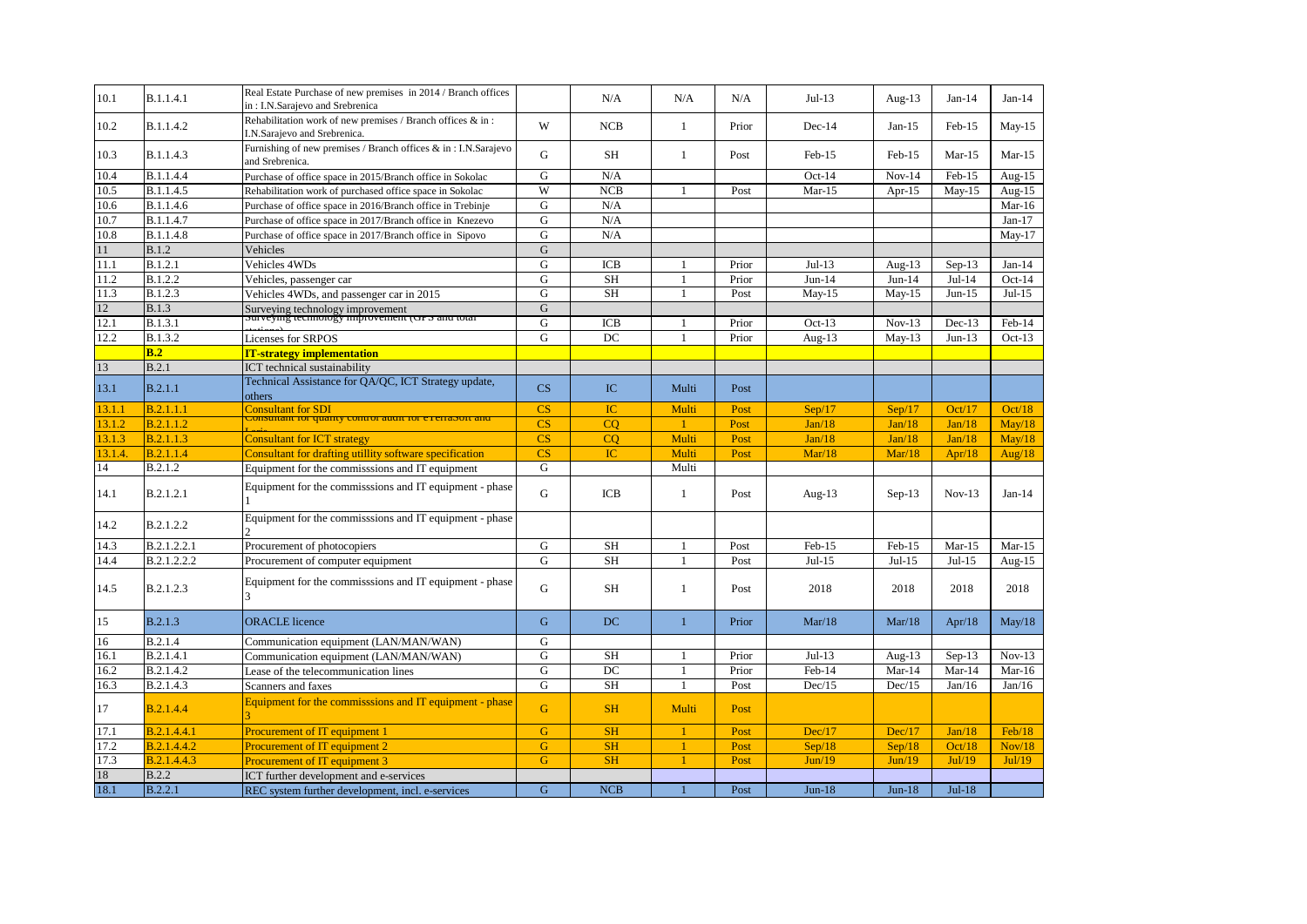| 18.2   | B.2.2.2         | Personal IDs and Company's IDs data import to the<br>database and data verification                            | G                      | <b>NCB</b>  | $\overline{2}$       | Post | $Jun-18$             | $Jun-18$ | $Jul-18$ |          |  |
|--------|-----------------|----------------------------------------------------------------------------------------------------------------|------------------------|-------------|----------------------|------|----------------------|----------|----------|----------|--|
|        | B.3             | Cadastral and land book scanning and indexing for<br>digital archives                                          |                        |             |                      |      |                      |          |          |          |  |
| 19     | B.3.1           | Development Digital Archive Strategy and TS for scanning                                                       | CS                     | IC          |                      |      |                      |          |          |          |  |
| 19.1   | <b>B.3.2</b>    | Equipment for the digital archive                                                                              | $\mathbf G$            |             |                      |      |                      |          |          |          |  |
| 19.2   | B.3.2.1         | Equipment for the digital archive-Phase 1                                                                      | G                      | <b>SH</b>   | 1                    | Post | $Jul-17$             | $Jul-17$ | Aug-17   | $Sep-17$ |  |
| 19.3   | B.3.2.2         | Equipment for the digital archive-Phase 2                                                                      | G                      | SH          | $\overline{c}$       | Post | $Jul-18$             | $Jul-18$ | Aug-18   | $Sep-18$ |  |
| 19.4   | <b>B.3.3</b>    | Pilot - Cadastral and land book scanning and indexing for<br>digital archives                                  | W                      |             | $\mathbf{1}$         | Post |                      |          |          |          |  |
| 19.5   | <b>B.3.4</b>    | Cadastral and land book scanning and indexing for digital<br>archives                                          | CS                     | IC          | $\mathbf{1}$         | Post | $Jan-18$             | $Jan-18$ | $Feb-18$ |          |  |
| 19.5.1 | <b>B.3.4.1</b>  | Hiring consultants for land book scanning and indexing for<br>digital arcives                                  | $\overline{\text{CS}}$ | IC          | Multi                | Post | $Jan-18$             | $Jan-18$ | $Jan-18$ | $Dec-19$ |  |
| 19.5.2 | <b>B.3.4.2</b>  | Lease of telecommunication lines                                                                               | $\mathbf G$            | <b>SH</b>   | $\mathbf{1}$         | Post | $Dec-17$             | $Dec-17$ | $Dec-17$ | $Dec-18$ |  |
| 19.5.3 | <b>B.3.4.3</b>  | Procurement of communication equipment                                                                         | G                      | <b>SH</b>   | $\mathbf{1}$         | Post | $Dec-17$             | $Dec-17$ | $Dec-17$ | $Dec-18$ |  |
| 19.5.4 | <b>B.3.4.4</b>  | Renting premises for digital archive center                                                                    | OC                     | <b>SOE</b>  | $\mathbf{1}$         | Post | $Dec-17$             | $Dec-17$ | $Dec-17$ | $Dec-18$ |  |
| 19.5.5 | <b>B.3.4.5</b>  | Furnishing of rented premises                                                                                  | $\mathbf G$            | <b>SH</b>   | $\overline{1}$       | Post | $Jan-18$             | $Jan-18$ | $Jan-19$ | $Feb-18$ |  |
|        |                 | Component C - Policy and Institutional Development, and Project Management                                     |                        |             |                      |      |                      |          |          |          |  |
|        | C.1             | <b>Policy support</b>                                                                                          |                        |             |                      |      |                      |          |          |          |  |
| 20     | C.1.1           | Studies, by-laws and laws                                                                                      | CS                     |             |                      |      |                      |          |          |          |  |
| 20.1   | C.1.1.1         | Studies and amending laws                                                                                      | CS                     | IC          | Multi                | Post | $Jul-16$             | $Jul-16$ | $Jul-16$ | $Nov-17$ |  |
| 20.1.1 | C.1.1.2         | <b>By-laws</b>                                                                                                 | CS                     | $_{\rm IC}$ | Multi                | Post | $Jul-16$             | $Jul-16$ | $Jul-16$ | $Nov-17$ |  |
| 20.2   | C.1.2           | Technical assistance                                                                                           |                        |             |                      |      |                      |          |          |          |  |
| 20.2.1 | C.1.2.1         | Technical assistance                                                                                           | CS                     | IC          | Multi                | Post | Jan-16               | $Jan-16$ | Feb-16   | $Feb-18$ |  |
| 20.2.2 | C.1.2.2         | <b>Professional literature</b>                                                                                 | G                      | <b>SH</b>   | Multi                | Post | $Jan-18$             | $Jan-18$ | $Feb-18$ | $Feb-18$ |  |
|        | C <sub>12</sub> | <b>Institutional development</b>                                                                               |                        |             |                      |      |                      |          |          |          |  |
| 21     | C.2.1           | Sustainability and governance                                                                                  | CS                     |             |                      |      |                      |          |          |          |  |
| 22     | C.2.1.2         | Implementing costs                                                                                             | <b>OC</b>              | <b>SOE</b>  |                      |      |                      |          |          |          |  |
| 23     | C.2.3           | Capacity building and training                                                                                 |                        |             |                      |      |                      |          |          |          |  |
| 23.1   | C.2.3.1         | GA staff (including commision staff)                                                                           |                        | <b>SOE</b>  | Annual training plan |      |                      |          |          |          |  |
| 23.2   | C.2.3.2         | Training of GA staff (including Commissions for public<br>display)                                             | TR                     | <b>SOE</b>  |                      |      |                      |          |          |          |  |
| 23.3   | C.2.3.3         | Hiring of external consultants for education of GA staff                                                       | CS                     | <b>SOE</b>  | Multi                | Post | $Feb-18$             | Feb-18   | $Feb-18$ | $Feb-18$ |  |
| 24     | C.2.3.2         | Legal administration staff for RS MoJ                                                                          |                        |             |                      |      |                      |          |          |          |  |
| 24.1   | C.2.3.2.1       | Training of judiciary and private sector                                                                       | <b>TR</b>              | <b>SOE</b>  |                      |      | Annual training plan |          |          |          |  |
| 24.1.1 | C.2.3.2.2       | Expenditures incurred in connection with training and<br>other operational costs                               | <b>OC</b>              | <b>SOE</b>  |                      |      |                      |          |          |          |  |
| 24.1.2 | C.2.3.2.2.1     | Adaptation works of premises under jurisdiction of the<br><b>MOJ</b>                                           | W                      | SH          | 1                    | Post | $Dec-16$             | $Dec-16$ | $Dec-16$ | $Dec-16$ |  |
| 24.1.3 | C.2.3.2.3       | Recruitment of consultant for the organisation of education<br>Procurement or necessary material and technical | CS                     | IC          | 1                    | Post | Feb-15               | Feb-15   | Feb-15   | $Mar-17$ |  |
| 24.1.4 | C.2.3.2.4       |                                                                                                                | G                      |             | $\sqrt{2}$           | Post |                      |          |          |          |  |
| 24.1.5 | C.2.3.2.4.1     | Procurement of IT equipment                                                                                    | G                      | SH          | $\mathbf{1}$         | Post | $Sep-16$             | $Nov-16$ | $Nov-16$ | $Dec-16$ |  |
| 24.1.6 | C.2.3.2.4.2     | Procurement of furniture                                                                                       | G                      | <b>SH</b>   | $\mathbf{1}$         | Post | $Sep-16$             | $Oct-16$ | $Nov-16$ | $Dec-16$ |  |
| 25     | C.2.3.3         | Stakeholders                                                                                                   | <b>TR</b>              | <b>SOE</b>  | Annual training plan |      |                      |          |          |          |  |